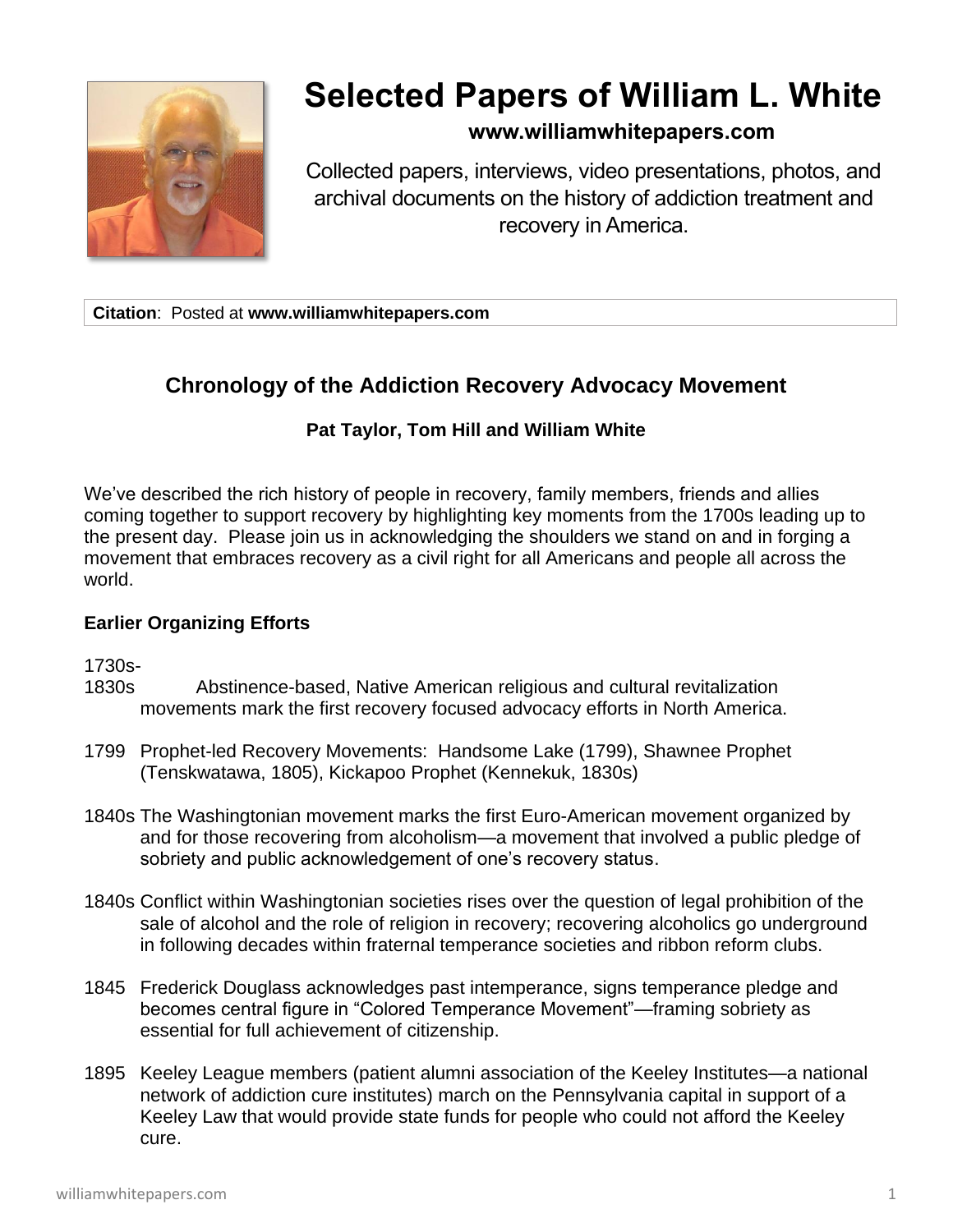1906 Current and former patients of the Massachusetts Hospital for Dipsomaniacs and Inebriates organize and level charges of medical incompetence and patient abuse and neglect against the institution.

1906-

- 1940s Recovering alcoholics champion "lay therapy" approach to alcoholism treatment, with some working in first interdisciplinary alcoholism treatment teams.
- 1942 Anderson, D. (Dwight) Alcohol and Public Opinion. *Quarterly Journal of Studies on Alcohol*, 3(3):376-392 Anderson presents his "kinetic ideas": "1. That the problem drinker is a sick man, exceptionally reactive to Alcohol, 2. That he can be helped. 3. That he is worth helping. 4. That the problem is therefore a responsibility of the healing professions, as well as of the established health authorities and the public generally."
- 1944 Mrs. Marty Mann founds the National Committee for Education on Alcoholism which will evolve into the National Council on Alcoholism and today's National Council on Alcoholism and Drug Dependence (NCADD). In Formation of a National Committee for Education on Alcoholism, *Quarterly Journal of Studies on Alcohol*, 5(2):354. Mann outlines the five ideas that will be at its core: "1. Alcoholism is a disease. 2. The alcoholic, therefore, is a sick person. 3. The alcoholic can be helped. 4. The alcoholic is worth helping. 5. Alcoholism is our No. 4 public health problem, and our public responsibility."
- 1956 Hospitalization of Patients with Alcoholism. (1956). *Journal of the American Medical Association*, October 20. AMA resolution on admitting alcoholics to general hospitals does not explicitly state that alcoholism is a disease but does refer to the alcoholic as a "sick individual": the acknowledgment (resolution) of alcoholism as a disease will not pass until 1967. The 1956 resolution states: "Hospitals should be urged to consider admission of such patients with a diagnosis of alcoholism based upon the condition of the individual patient, rather than a general objection to all such patients."
- 1958 The Association of Halfway House Alcoholism Programs of North America (AHHAP) founded.
- 1967 The American Medical Association passes a resolution that "alcoholism is a disease that merits the serious concern of all members of the health professions."
- 1969 US Senator Harold Hughes (D-Iowa), a self-described recovered alcoholic, chairs Congressional hearing that led to passage of the 1970 Comprehensive Alcoholism Prevention and Treatment Act. Witnesses testifying include AA co-founder Bill Wilson and Mrs. Marty Mann of the National Council on Alcoholism.
- 1973 The Committee of Concerned Methadone Patients and Friends, Inc. founded.
- 1975 The first Oxford House is opened in [Silver Spring,](http://en.wikipedia.org/wiki/Silver_Spring,_Maryland) [Maryland;](http://en.wikipedia.org/wiki/Maryland) Oxford Houses grow exponentially under the leadership of [Paul Molloy.](http://en.wikipedia.org/w/index.php?title=Paul_Molloy&action=edit&redlink=1)
- 1976 Thomasina Borkman publishes classic article calling for legitimacy of experiential knowledge within the alcohol and other drug problems arena (Borkman, T. (1976). Experiential knowledge: A new concept for the analysis of self-help groups. *Social Service Review, 50*, 443-456.)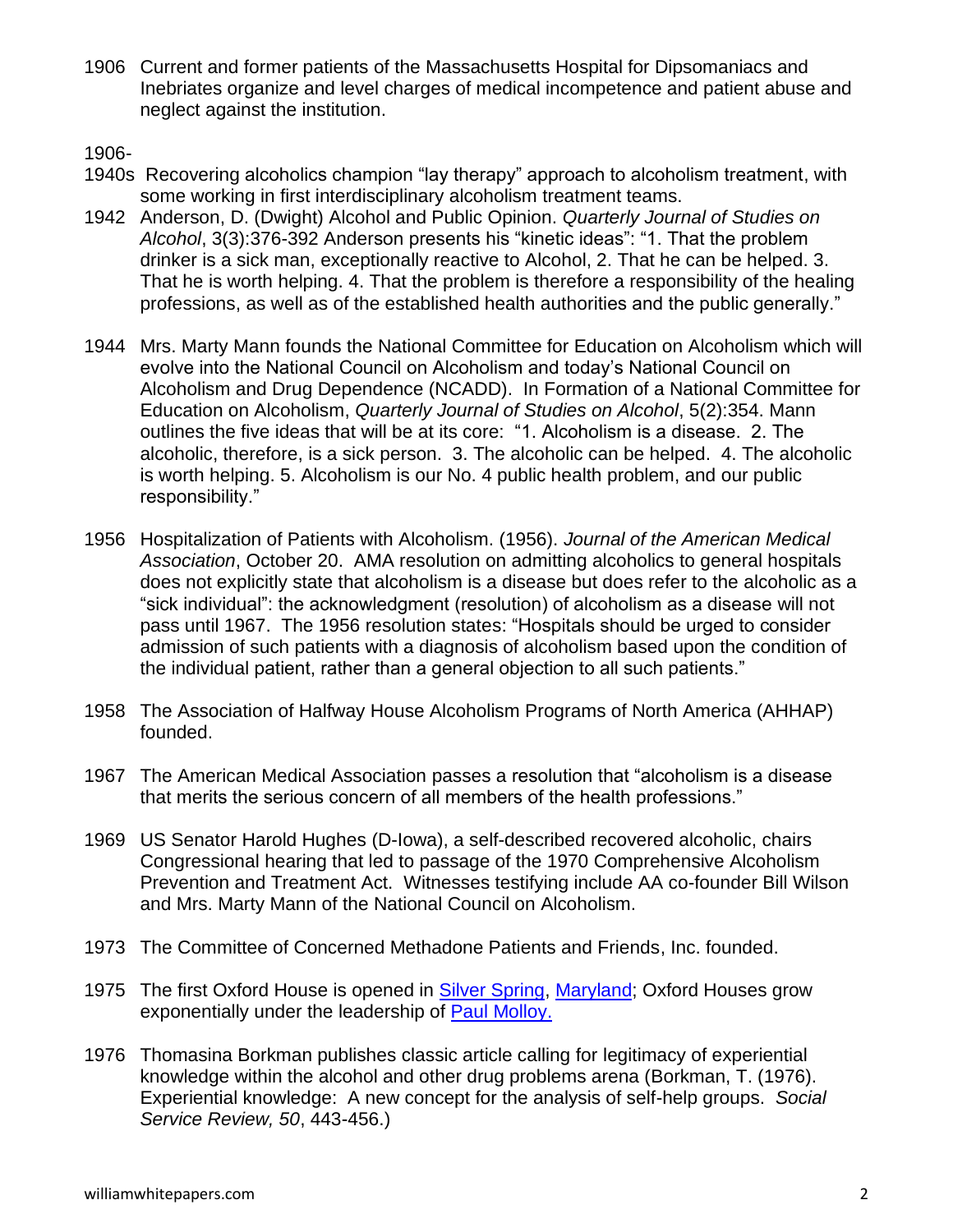- 1976 The National Council on Alcoholism launches Operation Understanding, where 52 prominent Americans publicly proclaimed their status as people in long-term recovery from alcoholism.
- 1977 Campus-based recovery support services begin at Brown University (1977) and Rutgers University (1983).
- 1978 Former President Gerald Ford and First Lady Betty Ford announce to the nation that Mrs. Ford has been treated for and is in recovery from addiction to alcohol and other drugs.
- 1979 Phoenix Schools, the first recovery high school in the U.S., opens in Montgomery County, MD.
- 1980s A new generation of social model recovery support programs emerges in California that focus on recovery for individuals, families and communities; early beginnings of extension of recovery support for individuals to creating recovery conducive community environments (Borkman, T.J., Kaskutas, L.A., Room, J., Bryan, K. & Barrow, D. (1998). An historical and developmental analysis of social model programs. *Journal of Substance Abuse Treatment*, 15(1), 7-17.)
- 1985 Improbable Players [\(www.improbableplayers.org\)](http://www.improbableplayers.org/) founded by Lynn Bratley.
- 1986 Texas Tech University develops collegiate recovery program, leading to the Center for the Study of Addiction and Recovery under the leadership of Kitty Harris, PhD.
- 1987 Augsburg College begins StepUP Program—a widely emulated campus recovery program.
- 1988 The National Alliance of Methadone Advocates (NAMA) founded. (In 2009, its name is changed to National Alliance for Medication Assisted Recovery [NAMA-R] in order to include all medications that treat addictions.)
- 1991 Former Senator Harold Hughes founds the Society of American for Recovery (SOAR). SOAR dissolved in late 1994-early 1995.

*The Society of Americans for Recovery is a grass-roots organization of concerned people from all walks of life. It is dedicated to the fundamental belief that alcoholic and drug-dependent people and their families should have the same rights and privileges as all other people…It strives for a better understanding that treatment and recovery will reduce other health, social, and economic problems.*

- 1991 Massachusetts Organization of Americans for Recovery founded as a chapter of SOAR; (In 1998, rechristened and renewed as Massachusetts Organization for Addiction Recovery--MOAR.)
- 1991 Friends of Recovery Association founded to help establish Oxford Houses in Kansas.
- 1993 The Stepping Stones Accords reached under Phyllis Mulaney's leadership.

*Principles In Common for THE NATIONAL FORUM*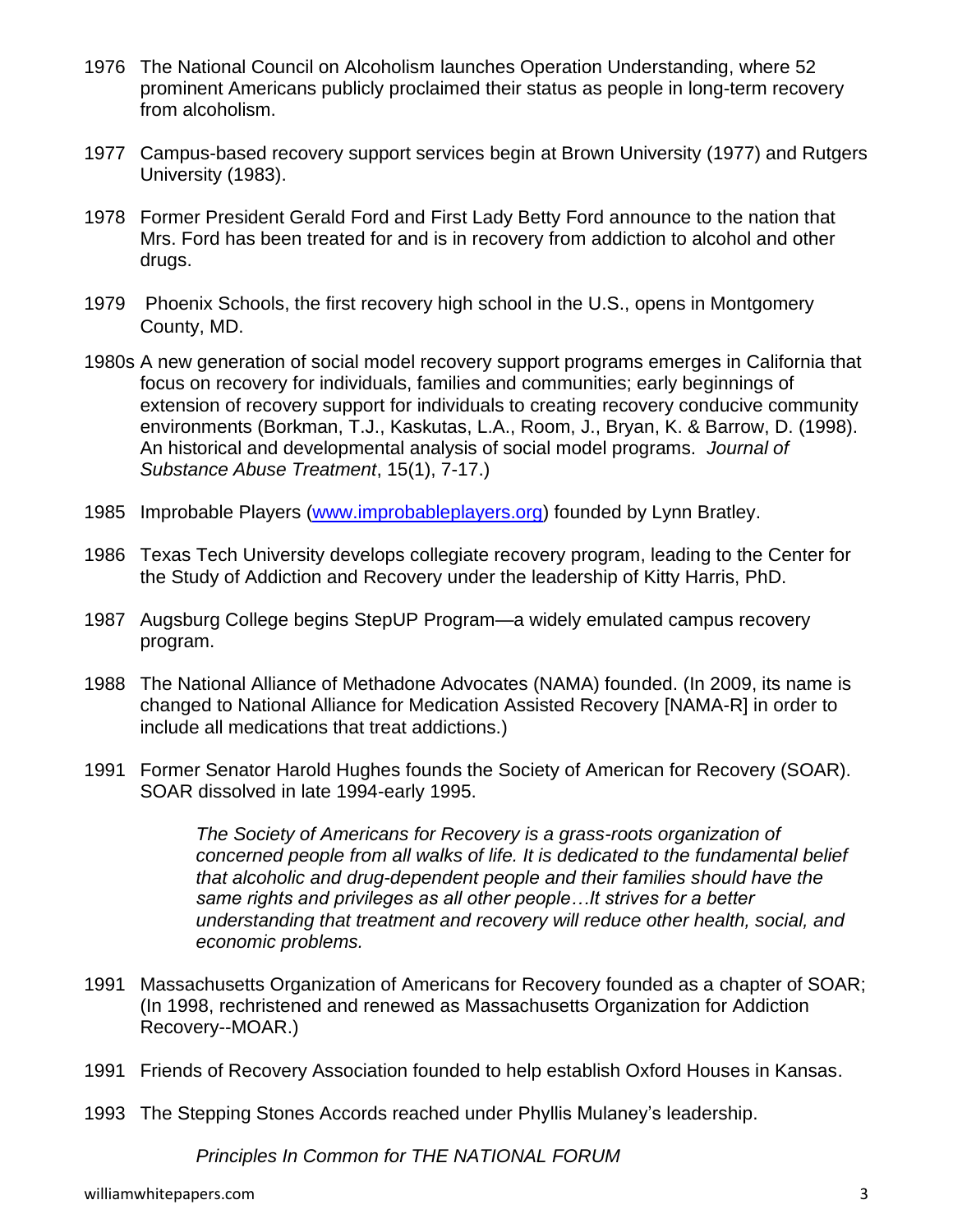*Stepping Stones Accord: Discovering Solutions to the Nation's Alcohol and Other Drug Problems*

Alcohol and other drug addiction remains America's number one health problem and major tax burden, undermining the general health and welfare of its citizens and eroding its economy. A solution requires wide knowledge and broad acceptance of responsibility by every segment of society. To build such a focus, the National Forum participants commend these accords:

- 1. To fight for a comprehensive range of quality prevention, treatment, and recovery services for chemical dependency, a primary disease in the nation's healthcare system.
- 2. To incorporate cultural and age appropriate care for family members whether or not the addicted person is in treatment and/or recovery.
- 3. To acknowledge major advances in science and practice that ensures more effective approaches to treatments, prevention, and public policy and bring the possibility of recovery to more and more Americans.
- 4. To focus our message to the public, communicating pride in our accomplishments, acknowledging our limitations and instilling hope for science and practical solutions to addiction disease in the future.
- 5. To engage our organizations in the ongoing healthcare debate, committing resources and special skills in keeping with these accords.
- 1994 Morgan, O. J. (1994). Extended length of sobriety: The missing variable. *Alcoholism Treatment Quarterly*, 12(1), 59-71. Calls attention to growing disconnection between addiction treatment and the larger and more enduring process of long-term addiction recovery.
- 1996 The Johnson Institute was founded in Minnesota and headed by George Bloom to emphasize early intervention, family involvement and community support. Bloom founded The National Forum to build on the Stepping Stones Accord. National Forum leaders included Paul Samuels, Legal Action Center; Paul Wood, National Council on Alcoholism and Drug Dependence; Sis Wenger, National Association for Children of Alcoholics; Bill Butynski, National Association of State Alcohol and Drug Abuse
- Directors (NASADAD); Johnny Allem; Clare Wisewasser (Al-Anon) and William Moyers.
- The National Forum and other efforts continued to bring key people and organizations together to speak with one voice.
- 1997 Borkman, T. J. (1997). Is recovery planning any different from treatment planning? *Journal of Substance Abuse Treatment*, 15(1), 37-42.
- 1998 Soberstock music festival held in Leesport, PA; the first of many recovery-oriented music festivals now held across the nation.
- 1998 White, W. (1998). *Slaying the Dragon: The History of Addiction Treatment and Recovery in America* released.

#### **New Recovery Advocacy Movement Milestones**

1998 The Substance Abuse and Mental Health Services Administration's (SAMHSA) Center for Substance Abuse Treatment (CSAT) awarded the first round of Recovery Community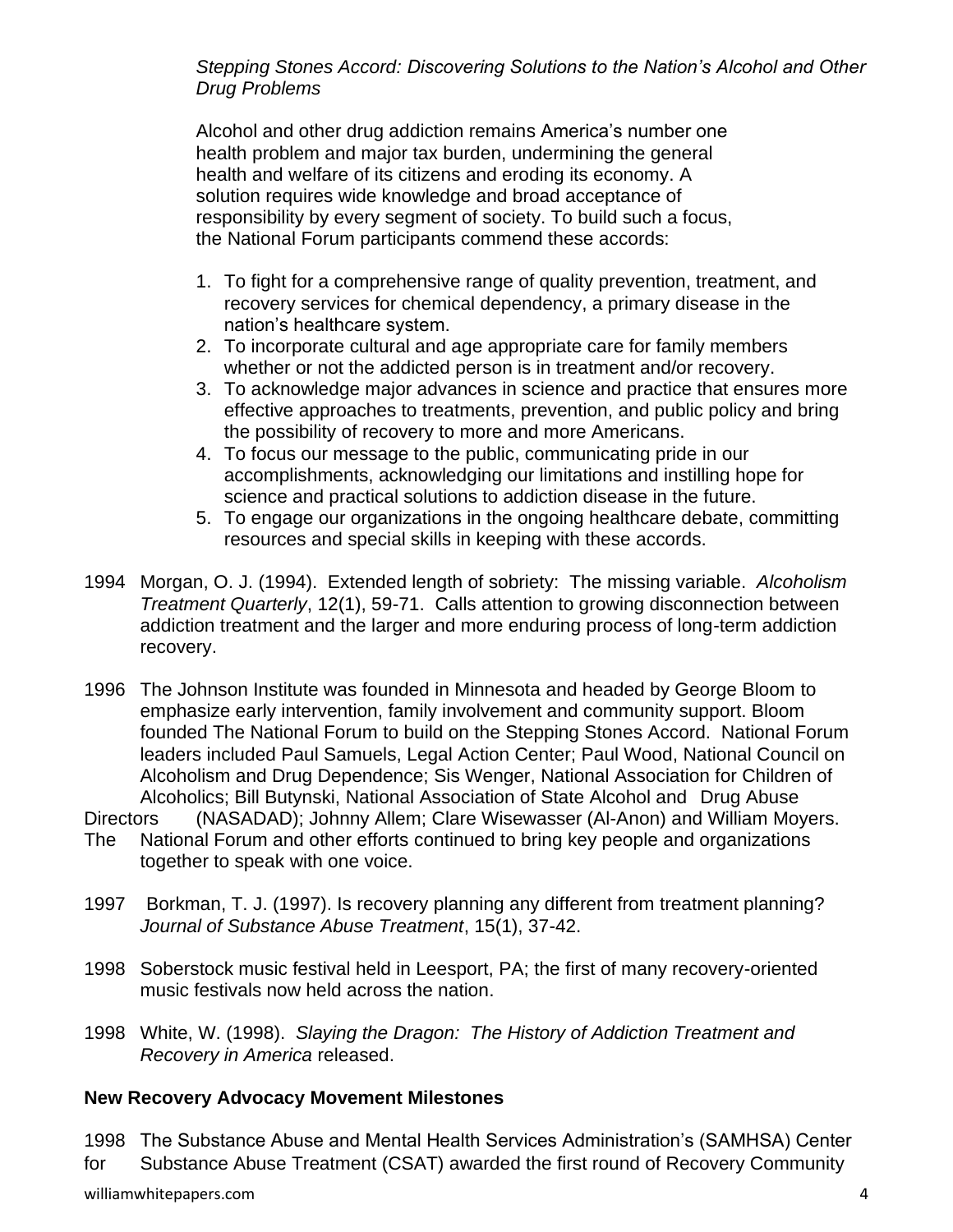Services Program (RCSP) grants. The awards were to organize the recovery community to provide public education and affect systems and policy change. Awards were

- to grassroots recovery community organizations for recovery community mobilization, policy advocacy and recovery-focused professional and public education. The grants seeded the development of many recovery community organizations, including those listed below.
	- Association of Persons Affected by Addiction (APAA), Dallas, TX (1998)
	- Connecticut Community of Addiction Recovery (CCAR) (1997)
	- El Paso (Texas) Recovery Alliance (1998)
	- Missouri Recovery Network (1999)
	- The New England Alliance for Addiction Recovery (NEAAR), a network of recovery community organizations in CT, MN, MA, NH, RI & VT. (1998)
	- The Pennsylvania Recovery Organizations Alliance (PRO-A) (1998)
	- Pennsylvania Recovery Organization—Achieving Community Together (PRO-ACT), a grassroots recovery advocacy and support organization, founded by the Council of Southeast Pennsylvania. (1997)
	- Recovery Communities United (IL) (1999)
	- Recovery Association Project (RAP), Portland, OR (1998)
	- Recovery Consultants of Atlanta (2000)
	- Substance Abuse and Addiction Recovery Alliance (SARRA) of Virginia (1997)
	- White Bison, Inc. to facilitate that Native American Wellbriety Movement (1998)
- 1999 A New PATH (Parents for Addition Treatment & Healing) founded in California by parents of children who struggle with addictive illness and who had experienced the devastation of the criminal justice system.
- 1998 Friends of Recovery Vermont founded, part of New England Alliance for Addiction Recovery (NEAAR).
- 1999 Elise, D. (1999). Recovering recovery. *Journal of Ministry in Addiction and Recovery*, 6(2), 11-23. Another call for reconnection between addiction treatment and long-term recovery.
- 2000 The RASE **(**Recovery, Advocacy, Service and Empowerment (RASE) Project founded in Harrisburg, PA.
- 2000 White, W. (2000) Toward a New Recovery Movement: Historical Reflections on Recovery, Treatment and Advocacy. Presented at Recovery Community Support Program (RCSP) Conference, April 3-5, 2000.
- 2000 Long Island Recovery Advocates (LIRA) founded.

1999-

2001 William Cope Moyers serves as President of The Johnson Institute, raising \$300,000 to launch the Alliance Project—an effort to mobilize the recovery community as an advocacy force; funded first-ever survey of the recovery community by Peter D. Hart & Associates to determine the willingness of the recovery community to participate in recovery advocacy movement. Jeff Blodgett is hired to head the Alliance Project.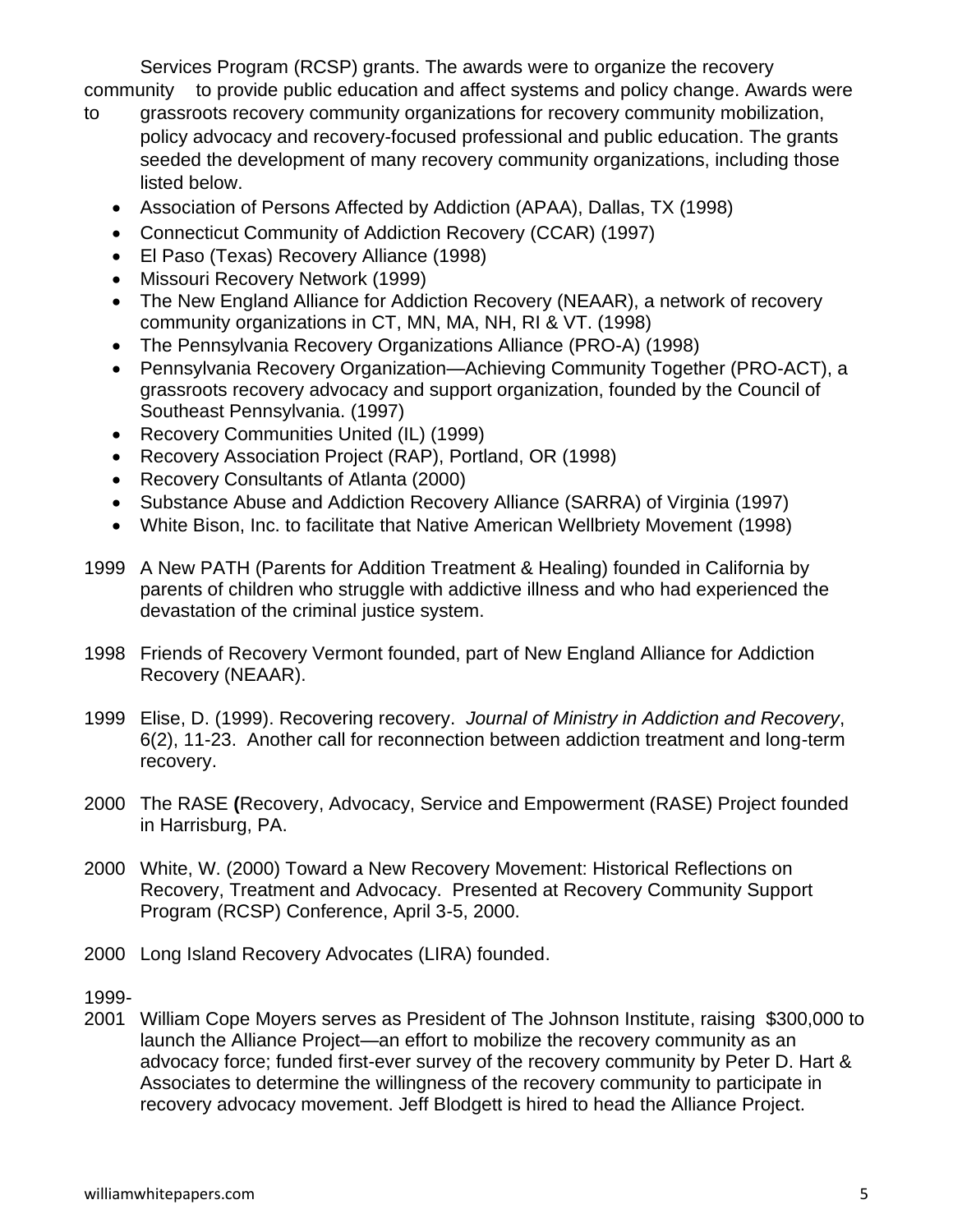2001 Alliance Project hosts the 2001 Recovery Summit in St. Paul Minnesota, bringing together people in recovery from multiple pathways. The Summit's goals were: 1). To celebrate and honor recovery in all its diversity, 2). To foster advocacy skills in the tradition of American advocacy movements, 3). To produce principles, language, strategy and leadership to carry the movement forward.

Faces & Voices of Recovery is founded at the Summit and its efforts are guided by a Core Positioning Statement:

Long-term recovery from addiction to alcohol and other drugs is real for millions of Americans and thousands more get well every year. There are as many different paths to recovery as there are different people in recovery. But regardless of how people achieve recovery, their lives, and the lives of those they touch – their families and children – are vastly improved as a result. Those in long-term recovery are the living proof that recovery happens and that there are real solutions to the problem of drug and alcohol addiction.

For too long a great majority of the recovery community – those in recovery, their families and recovery allies – have been silent about their experiences and successes. As a result, there has been no unified public voice advocating on behalf of recovery and for those who still need to achieve it.

Times have changed. The recovery community is unifying around key priorities – to gain needed resources and to end discrimination against people in recovery. We are working to eliminate barriers to recovery for every American, every family and to help today's children and future generations, who often are the biggest winners in the process of recovery.

The Faces & Voices of Recovery Campaign will mobilize the recovery community to advocate for recovery and help more Americans overcome addiction to alcohol and other drugs. The Campaign will allow recovery advocacy groups, already strong and active at the local level, to have a more prominent national presence.

The Campaign will demonstrate that millions of individuals and families from every walk of life have found recovery from alcohol and other drug addiction. It will show that there are many paths to recovery – self-help, professional treatment, medical interventions – and that all of these paths have proven to work.

The Campaign will actively support public policies to help all people have better access to recovery and to reduce the discrimination and stigma which keeps many people from seeking recovery or moving on to better lives once they achieve it. It will focus media and policymakers on the fact that without support for recovery, addiction will continue to be a massive and growing burden on society.

The Campaign will show that helping those struggling with addiction to alcohol and other drugs benefits the entire community. It will promote widespread understanding that long-term recovery is a process that takes time and may even include episodes of relapse. Only when Americans have a sound appreciation of recovery, and fully understand the recovery process, will laws and policies be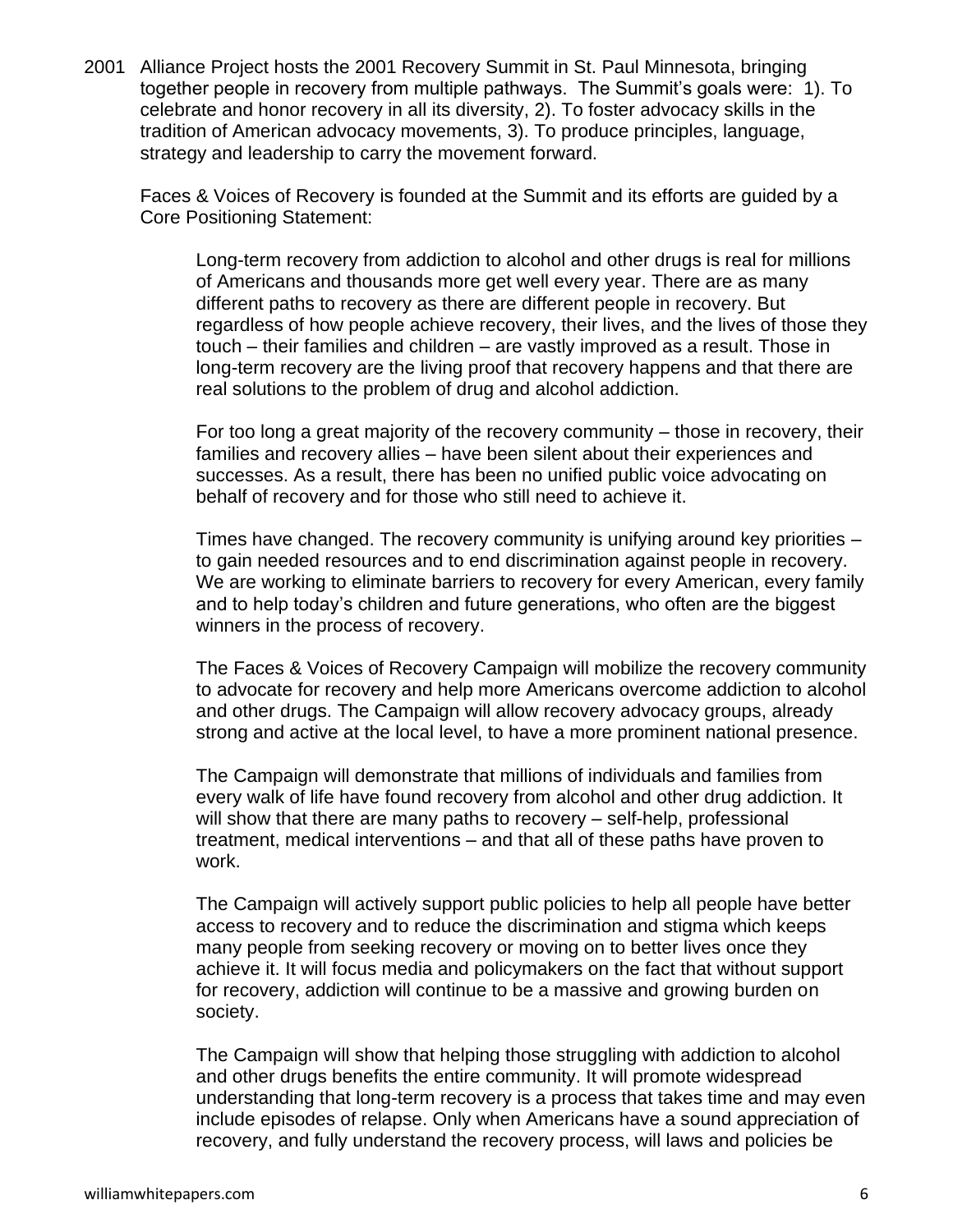effectively changed to reduce discrimination and lower barriers to recovery services.

Following the St. Paul Summit, a number of recovery community organizations are formed, including:

- Ohio Citizen Advocates for Chemical Dependency Prevention & Treatment (2001)
- Advocates for Recovery, Denver, CO (2001)
- People Advocating Recovery (PAR), Kentucky's statewide recovery community organization (2002)
- 2002: *Advocacy with Anonymity* brochure released by Join Together, Johnson Institute, Faces & Voices and NCADD and updated in 2006. Early versions of the brochure were out as early as 1998-1999.
- 2001 PRO-A, Pennsylvania statewide recovery community organization receives RCSP grant, collaborating activities through The RASE Project, Message Carriers and PRO-ACT.
- 2002 The Center for Substance Abuse Treatment (CSAT) switches the focus of the RCSP Program from advocacy and education to supporting organizations that enabled peers in stable recovery to help others avoid relapse and move into long-term recovery and rechristened the program the Recovery Community Services Program (RCSP). Some
- of the organizations funded under the RCSP program are:
	- Detroit Recovery Project (2005)
	- Medication Assisted Recovery Services Project (*MARS*), Bronx, NY (2006)
	- RECOVER Project (a program of the Western Massachusetts Training Consortium) founded in Greenfield, Massachusetts (2003)
- 2002 The Hands Across the Bridge Project celebrates recovery through a walk across a bridge linking Oregon and Washington and attended by elected officials and thousands of people in recovery to help celebrate Recovery Month. It is sponsored by the Recovery Association Project (RAP), an original RCSP grantee.
- 2002 The Association of Recovery Schools founded at a Washington, D.C. meeting sponsored by the Center for Substance Abuse Treatment and attended by 13 recovery high schools and 3 collegiate recovery communities.
- 2003 Trilogy Recovery Community, Walla Walla, Washington, founded as an educational forums/groups for youth and their families. In 2009 Trilogy redefines itself as a recovery community organization, Trilogy Recovery Community.
- 2003 Alliance for Recovery Advocates (AFRA), Wisconsin's statewide recovery community organization founded.
- 2004 Learn2Cope, a parent support group, formed May 2004 in MA (Learn2cope.org) when a mother with a son addicted to opiates, spoke out at a community forum. With almost 4000 members today, Learn2Cope represents one of the first of a growing number of parent groups advocating and providing mutual support.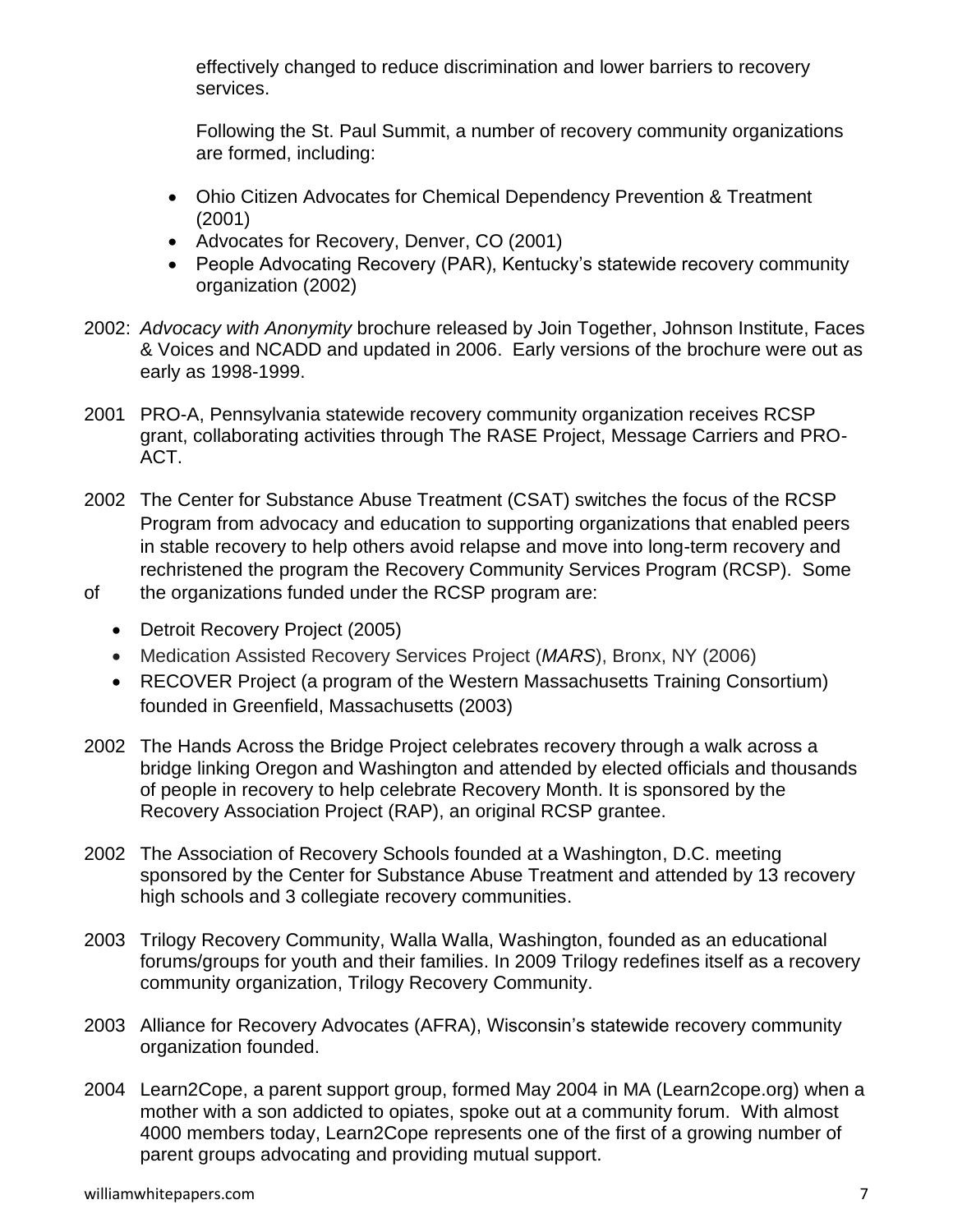- 2004 Bi-partisan Congressional Addiction, Treatment and Recovery Caucus founded by Congressman Jim Ramstad (R-MN) and Patrick Kennedy (D-RI).
- 2004 Communities for Recovery, Austin, TX, founded.
- 2004 Tia Hart Community Recovery Program, Raeford, NC, founded.
- 2004 McShin Foundation, Richmond, VA, founded.
- 2004 Turning Point Recovery Center, Springfield, Vermont, founded (Turning Point is one of eleven Recovery Centers in Vermont organized as the Vermont Recovery Network.)
- 2004 Faces & Voices of Recovery becomes an independent 501 (c) (3) organization led by a 21-member board of directors.
- 2004 Humphreys, K. (2004). *Circles of recovery: Self-help organizations for addictions*. Cambridge: Cambridge University Press.
- 2004 White, W. (2004). *The history and future of peer-based addiction recovery support services.* Prepared for the SAMHSA Consumer and Family Direction Initiative 2004 Summit, March 22-23, Washington, DC. White, W. (2004). Recovery as Heroic Journey. *Recover Magazine*. 4(3), 18-21; 4(4), 18-21. White, W. Recovery (2004). Rising: Radical recovery in America. Posted at www.facesandvoicesofrecovery.org
- **2004 Kingdom Recovery Center, St. Johnsbury, VT founded** in the birthplace and childhood home of A.A. co-founder Dr. Robert Holbrook Smith, part of the Vermont Recovery Network.
- **2004 Public Opinion Survey of the General Public by Peter D. Hart Research Associates, Inc. and Robert M. Teeter's Coldwater Corporation on stigma, discrimination and other barriers to recovery from addiction to alcohol and other drugs for Faces & Voices of Recovery and focus groups of recovery community and general public by P**eter D. Hart and Associates and Clearwater for Faces & Voices of Recovery and the National Council on Alcoholism and Drug Dependence. Recovery messaging developed and released by Faces & Voices of Recovery. [http://www.facesandvoicesofrecovery.org/resources/public\\_opinion.php](http://www.facesandvoicesofrecovery.org/resources/public_opinion.php)
- **2004 The Johnson Institute launches America Honors Recovery (In 2009, Faces & Voices takes over America Honors Recovery) to honor individuals and organizations serving the recovery community.**
- **2004 Humphreys, K., Wing, S., McCarty, D., Chappel, J., Galant, L., Haberle, B.,..Weiss, R. (2004). Self-help organizations for alcohol and drug problems: Toward evidence-based practice and policy.** *Journal of Substance Abuse Treatment***, 26(3), 151-158.**
- **2005 Guide to Mutual Aid Resources launched at** [www.facesandvoicesofrecovery.org](http://www.facesandvoicesofrecovery.org/)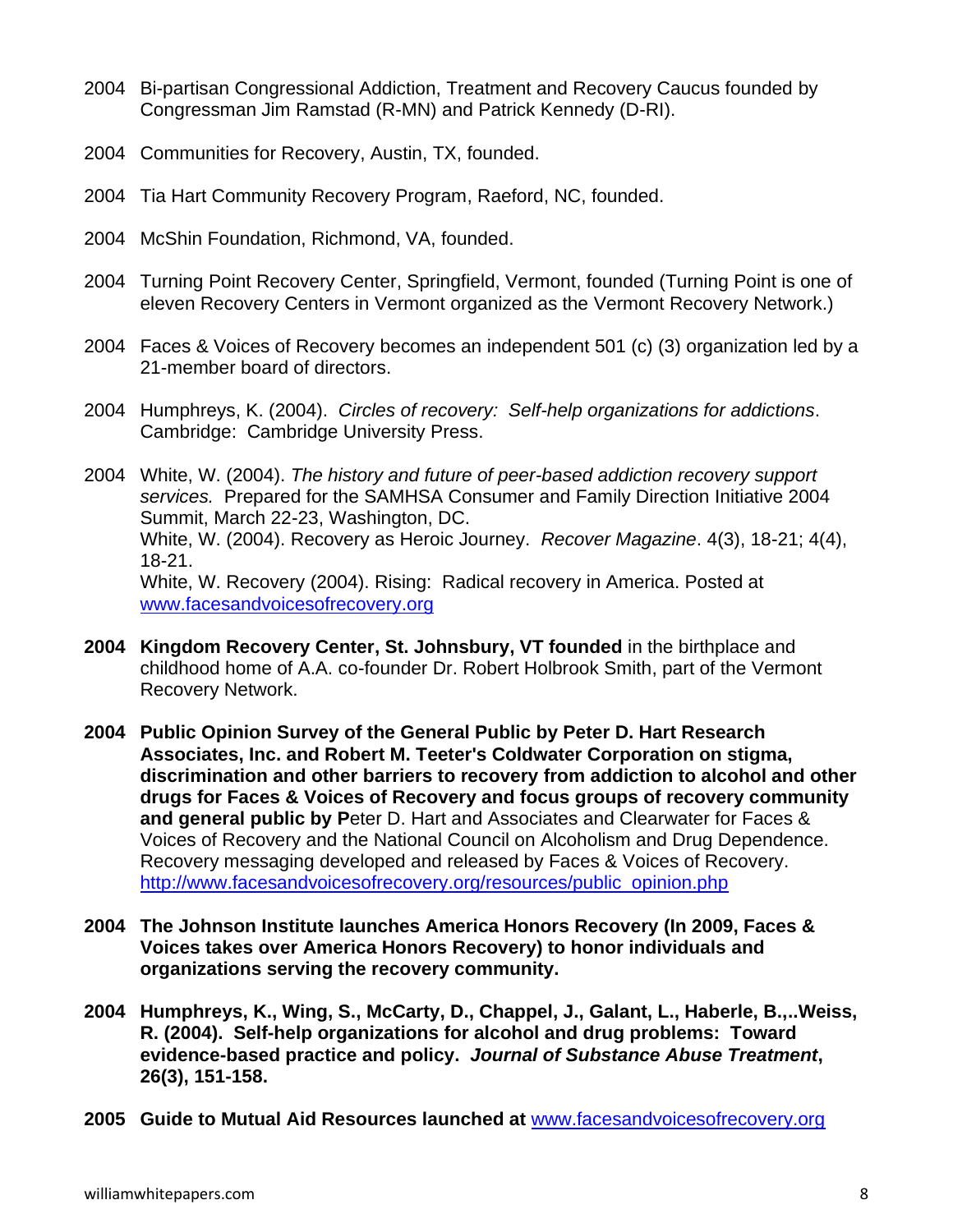- **2005 Faces & Voices of Recovery organizes over 70 house partiesto watch Dateline NBC's "Saving Carrick," a documentary about a young person's struggle with addiction to heroin.**
- **2005** National Summit on Recovery convened by Substance Abuse and Mental Health Services Administration's (SAMHSA) Center for Substance Abuse Treatment (CSAT).
- 2005 Recovery-oriented media including radio shows, magazines, blogs, Cable TV shows, SAMHSA's Road-to-Recovery and Recovery Month media and other resources grow.
- 2005 The Art of Recovery Expo [\(www.artofrecoveryexpo.com\)](http://www.artofrecoveryexpo.com/) founded.
- **2005** White, W. (2005) Recovery: Its history and renaissance as an organizing construct. *Alcoholism Treatment Quarterly*, 23(1), 3-15.
- 2005 White, W. & Savage, B. (2005). All in the family: Alcohol and other drug problems, recovery, and advocacy. *Alcoholism Treatment Quarterly,* 23(4), 3-38.
- 2005 Connecticut Community for Addiction Recovery (CCAR) releases the film, The Healing Power of Recovery.
- 2005 Unity Hall Recovery Communities founded in Fairfield, CA.
- 2005 National Summit on Recovery sponsored by SAMHSA, resulting in working definition of recovery. National Summit on Recovery Conference Report, 2005. Rockville, MD: Center for Substance Abuse Treatment.
- 2005 Faces & Voices of Recovery hosts National Recovery Summit in Washington D.C.
- 2006 Coyhis, D. & White, W. (2006). *Alcohol Problems in Native America: The Untold Story of Resistance and Recovery-The Truth about the Lie*. Colorado Springs, CO: White Bison, Inc.
- 2006 White, W. (2006). *Let's Go Make Some History: Chronicles of the New Addiction Recovery Advocacy Movement*. Washington, D.C.: Johnson Institute and Faces and Voices of Recovery; White, W. & Kurtz, E. (2006). The varieties of recovery experience. *International Journal of Self Help and Self Care,* 3(1-2), 21-61.
- 2006 Utah Support Advocates for Recovery Awareness (USARA) founded.
- 2006 FAVOR SC founded to link four grassroots recovery advocacy organizations created since 2004 in South Carolina.
- 2006 *Advocacy with Anonymity* revised with new messaging.
- 2006 Partial repeal of the ban on Federal financial aid to students with prior drug convictions.
- 2007 Phoenix Multisport founded in Denver, CO by Scott Strode to foster a supportive, physically active community for individuals who are recovering from alcohol and substance abuse and those who choose to live a sober life.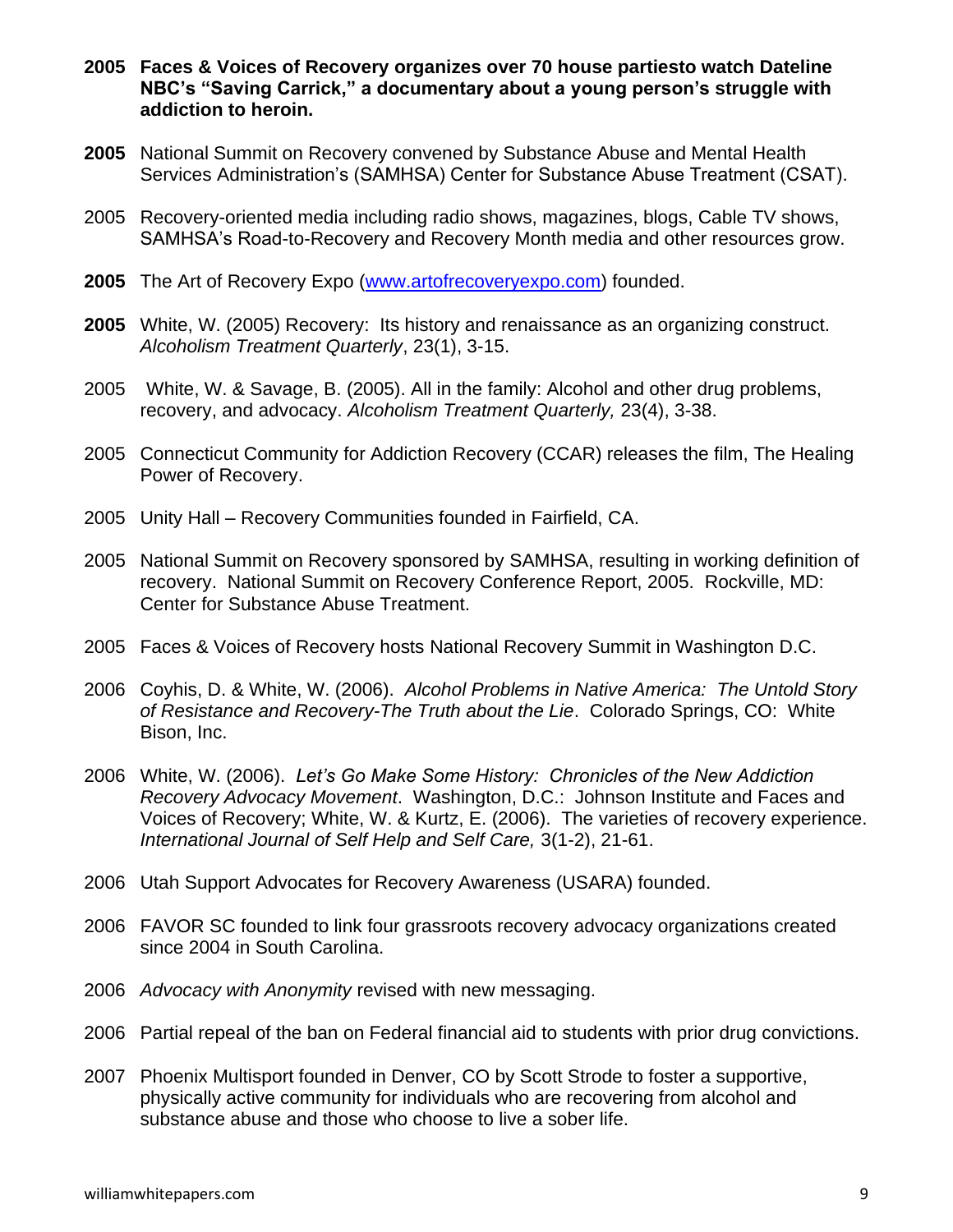- 2007 September Recovery Month celebrations: 30,000 people over 50 events, Liberty State Park, NJ, Faces & Voices national hub.
- 2007 White, W. L. (2007). Addiction recovery: Its definition and conceptual boundaries. *Journal of Substance Abuse Treatment*, 33, 229-241.
- 2007 First-ever Presidential Town Hall meeting addressing issues of addiction, prevention and recovery held in Plaistow, NH as part of Faces & Voices Recovery Voices Count, non-partisan civic engagement campaign.
- 2007 Faces & Voices of Recovery, Community Anti-Drug Coalitions of America (CADCA), and Join Together sponsor screenings, town hall meetings and house parties in conjunction with HBO's multi-platform campaign on "ADDICTION." 15,000 people attended over 500 viewing parties.
- 2007 White, W. (2007). The new recovery advocacy movement in America. *Addiction, 102,*  696-703.
- 2007 The Betty Ford Institute Consensus Panel (2007). What is recovery? A working definition from the Betty Ford Institute. *Journal of Substance Abuse Treatment*, 33, 221-228.
- 2007 Valentine, P., White, W. & Taylor, P. (2007) The recovery community organization: Toward a definition. Posted at [http://www.facesandvoicesofrecovery.org/pdf/valentine\\_white\\_taylor\\_2007.pdf](http://www.facesandvoicesofrecovery.org/pdf/valentine_white_taylor_2007.pdf)
- 2007 Second Chance Act signed into law.
- 2007 Laudet, A. B. (2007). What does recovery mean to you? Lessons from the recovery experience for research and practice. *Journal of Substance Abuse Treatment*, 33, 243-256.

2008 After Prison, Roadblocks to Reentry released by Legal Action Center, along with Toolkits for Advocacy about specific barriers. http://lac.org/roadblocks-to-reentry/

2008

- Message Carriers of Pennsylvania, Inc. becomes a 501 c (3) organization headquartered in Pittsburgh, PA (With roots dating back to the early 1990s as an affiliate of SOAR).
- Friends of Recovery New York, statewide recovery community organization, founded. Connecticut Turning To Youth and Families, Inc. (CTYF) founded.
- Voices of Recovery, San Mateo County, California, founded.
- Face It TOGETHER Sioux Falls founded.
- 2008 Connecticut Communities for Addiction Recovery (CCAR) forms the Recovery Technical Assistance Group (RTAG) to provide consulting, technical assistance to recovery community organizations and other entities, including Recovery Coach Academy.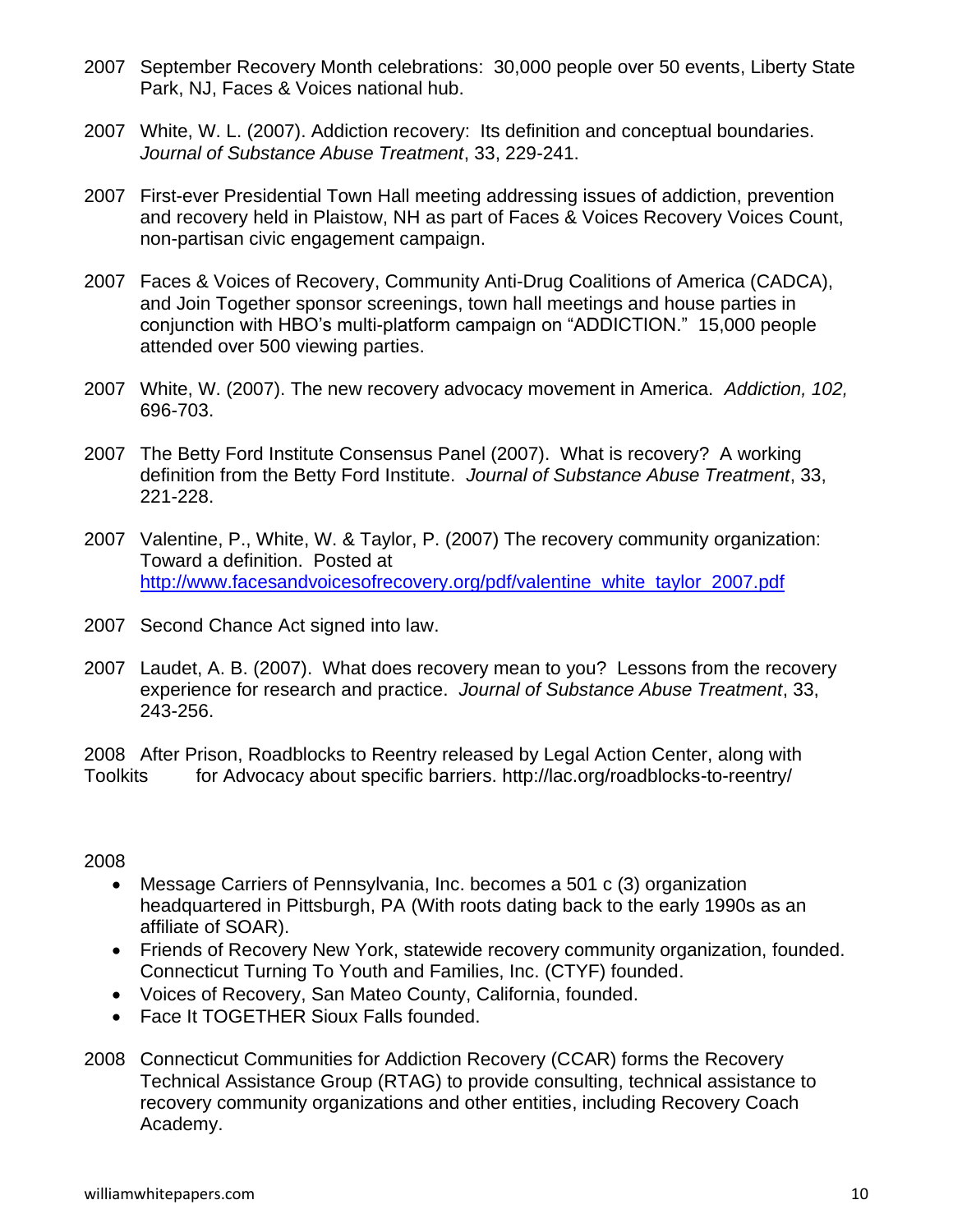- 2008 Recovery Month celebrations: 40,000 people, over 60 events, St. Louis, MO Faces & Voices national hub.
- 2008 White, W. (2008). The culture of recovery in America: Recent developments and their significance. *Counselor*, 9(4), 44-51; White, W. (2008) Recovery: Old wine, flavor of the month or new organizing paradigm? *Substance Use and Misuse,* 43, (12&13), 1987-2000.
- 2008 Paul Wellstone and Pete Domenici Mental Health Parity and Addiction Equity Act (Parity) signed into law. The Addiction Recovery Insurance Equity Campaign, working to end insurance discrimination against people with addiction, organized National Call-in Days; Capitol Hill rallies.
- 2008 Recovery Bill of Rights released by Faces & Voices of Recovery.
- 2008 Recovery Wellness rooms at Democratic and Republican National Conventions organized by Faces & Voices of Recovery and allied organizations. First Recovery Caucus held at Democratic National Convention.
- 2009 Johnson Institute programs and products transferred to the Hazelden Foundation Center for Public Advocacy.
- 2009 Recovery Month celebrations: 70,000 people over 80 events, New York City, NY Faces & Voices National hub; A&E Recovery Project with Recovery Delegates from all 50 states, New York City.
- 2009 Laudet, A., Flaherty, M., & Langer, D. (2009). *Building the science of recovery*. Pittsburgh, PA: Institute for Research, Education and Training and Northeast Addiction Technology Transfer Center.
- 2009 White, W. (2009). The mobilization of community resources to support long-term addiction recovery. *Journal of Substance Abuse Treatment,* 36, 146-58; White, W. (2009). *Peer-based Addiction Recovery Support: History, Theory, Practice, and Scientific Evaluation.* Chicago, IL: Great Lakes Addiction Technology Transfer Center and Philadelphia Department of Behavioral Health and Mental Retardation Services.

2010

- Minnesota Recovery Connection, Twin Cities recovery community organization, founded.
- Dorchester Recovery Initiative, Dorchester County, MD, founded.
- Citizens Organized for Recovery and Education-Illinois, statewide advocacy organization, founded
- 2010 McLellan, T. (2010). What is recovery? Revisiting the Betty Ford Institute Consensus Panel definition: The Betty Ford Consensus Panel and consultants. *Journal of Substance Abuse Treatment*, 38, 200-201.
- 2010 Treatment Professionals in Alumni Services (TPAS) an organization of professionals and recovery volunteers interested in expanding alumni recovery support services in the U.S., founded.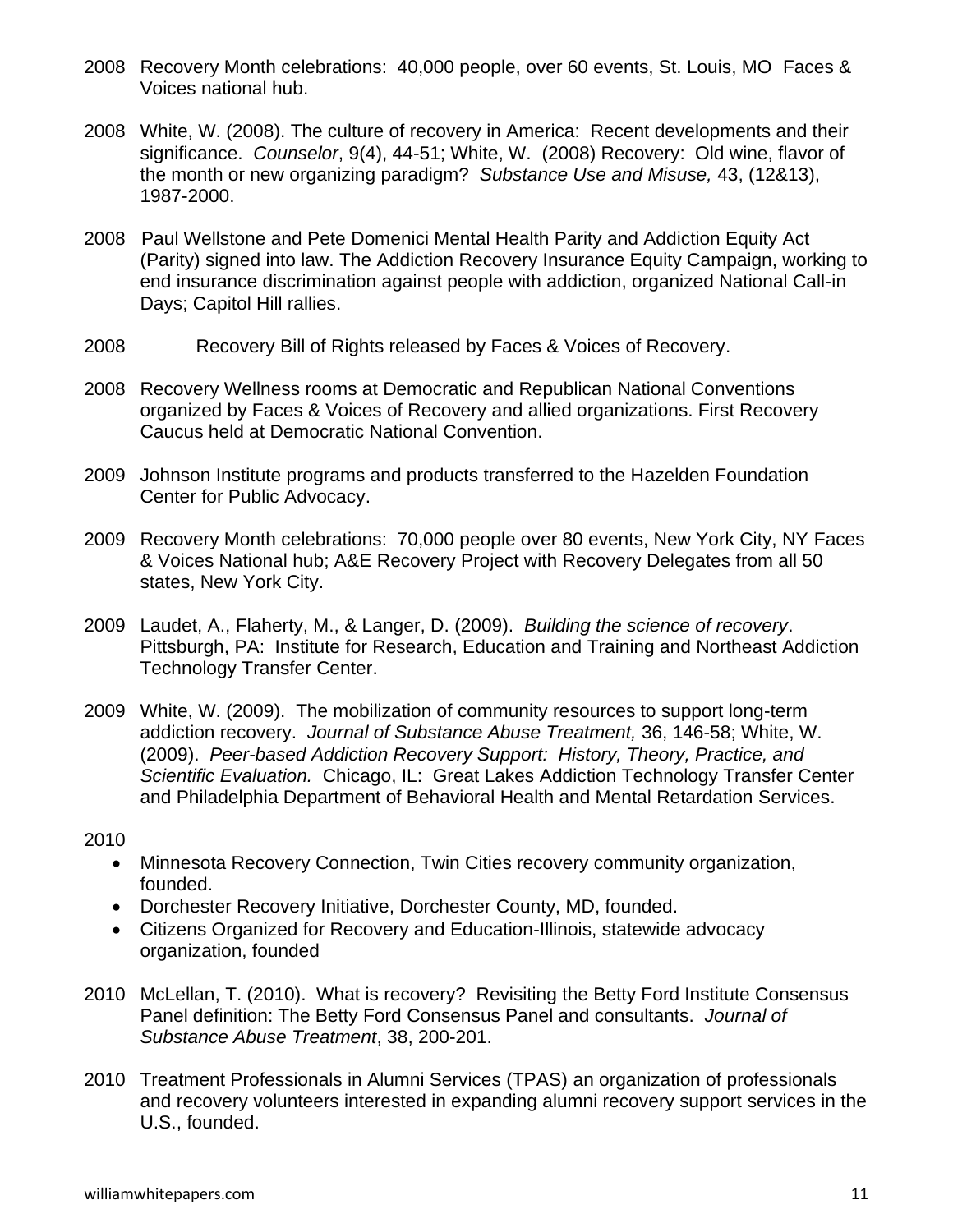- 2010 White House Office of National Drug Control Policy (ONDCP) and Faces & Voices of Recovery co-host roundtable on Peer Recovery Support Services in Health Reform
- 2010 ONDCP/SAMHSA Recovery Summit in Washington, DC (bringing in people in recovery from mental illness) – while some MH participants were invited, the theme of the summit was specific to addiction recovery.
- 2010 ONDCP creates Recovery Branch in its Office of Demand Reduction.
- 2010 Recovery Month celebrations, 80,000 people over 95 events, Philadelphia, PA Faces & Voices hub, first international Rally for Recovery! in United Kingdom.
- 2010 Coyhis, D. (2010). *The fulfillment of prophecy: The Wellbriety Movement comes of age*. Colorado Springs, CO: White Bison, Inc.
- 2010 Young People Networking Dialogue on Recovery sponsored by SAMHSA held.
- 2010 Recover Wyoming, Cheyenne, WY, founded.
- 2010 White, W. & Torres, L. (2010). *Recovery-oriented methadone maintenance*. Chicago, IL: Great Lakes Addiction Technology Transfer Center, Philadelphia Department of Behavioral Health and Mental Retardation Services and Northeast Addiction Technology Transfer Center.
- 2010 National Drug Control Strategy contains specific recovery section for first time.
- 2010 Addiction covered in health reform -- Patient Protection and Affordable Care Act (ACA).
- 2010 Inaugural Sober St. Patrick's Day party held in New York City "To reclaim the true spirit of the day and to change the perception and experience of what St. Patrick's Day can
- be, both in the U.S. and abroad, by providing family friendly, alcohol-free events celebrating the best of Irish music, dance and comedy." The event is sponsored by many people in recovery and recovery institutions.
- 2011 SAMHSA-sponsored recovery in health reform summit.
- 2011 National Association of Recovery Residences founded.
- 2011 Reach Out Recovery founded and documentary "The Secret World of Recovery" launched by Leslie and Lindsey Glass.
- 2011 Recovery Month celebrations, more than 90,000 people over 70 events, Faces & Voices hub in Philadelphia, PA.
- 2011 Faces & Voices forms the Association of Recovery Community Organizations (82 members by 2013).
- 2012 Faces & Voices members increase from 8,000 in 2005 to more than 30,000 in 2012
- 2012 Young People in Recovery (YPR) Steering Committee formed and meets to develop organization, National Council is formed, chapter development begins.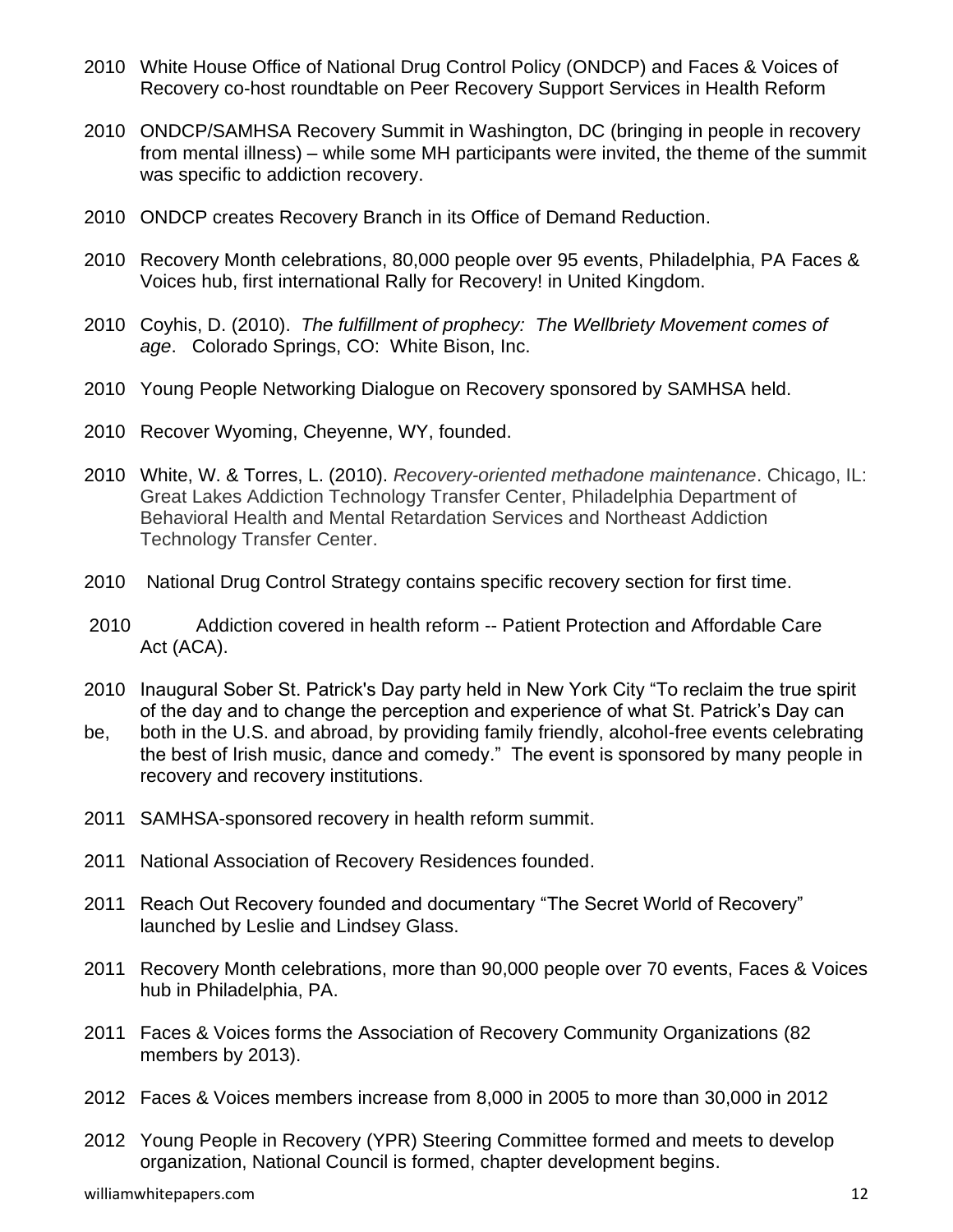- 2012 Feliz, J. Survey: Ten Percent of American Adults Report Being in Recovery from Substance Abuse or Addiction. The Partnership at Drugfree.org and The New York State Office of Alcoholism and Substance Abuse Services. Retrieved July 17 from: [http://www.drugfree.org/newsroom/survey-ten-percent-of-american-adults-report-being](http://www.drugfree.org/newsroom/survey-ten-percent-of-american-adults-report-being-in-recovery-from-substance-abuse-or-addiction)[in-recovery-from-substance-abuse-or-addiction](http://www.drugfree.org/newsroom/survey-ten-percent-of-american-adults-report-being-in-recovery-from-substance-abuse-or-addiction)
- 2012 Special issue of *Journal of Addictive Diseases* is dedicated to Lisa Mojer-Torres.
- 2012 Recovery Wellness Rooms held at Democratic and Republican National Conventions.
- 2012 First International Recovery Coach Conference held in London, England.
- 2012 First meeting of 25 New England Recovery Community Centers held.
- 2011-
- 2012 Affordable Care Act implementation: Faces & Voices and state-side recovery community organizations advocate for the inclusion of recovery support services in state Health Exchanges and other policies to encourage enrollment and participation of people with addiction and people in recovery.
- 2012 Stop Stigma Now organized under leadership of Sy Demsky and Dr. Philip Paris to address stigma faced by patients in medication-assisted treatment.
- 2012 White, W.L. (2012). *Recovery/Remission from Substance Use Disorders: An Analysis of Reported Outcomes in 415 Scientific Studies, 1868-2011*. Great Lakes Addiction Technology Transfer Center, Philadelphia Department of Behavioral Health and Intellectual disAbility Services Mental Retardation Services and Northeast Addiction Technology Transfer Center. Substance use remission prevalence in the U.S.

estimated between 25-40 million adults based on available studies.

- 2012 Jason, L.A., Mericle, A.A., Polcin, D.L., White, W.L. & the National Association of Recovery Residences (with Fred Way serving as Liaison with Research Committee). (2012). A Primer on Recovery Residences in the United States summarizes the scientific evidence supporting the role of recovery residences in supporting long-term addiction recovery.
- 2012 Berridge, V. (2012). The rise, fall, and revival of recovery in drug policy. *Lance*t, 379, 22-23.
- 2012 El-Guebaly, N. (2012). The meanings of recovery from addiction: Evolution and promises. *Journal of Addiction Medicine*, 6(1), 1-9.
- 2012 White, W. (2012). Family perspectives on medication-assisted recovery: An interview with Rolando Torres. Posted at www.facesandvoicesofrecovery.org and [www.williamwhitepapers.com](http://www.williamwhitepapers.com/)
- 2013 Laudet, A.B. & Humphreys, K. (in press). Promoting recovery in an evolving policy context: What do we know and what do we need to know about recovery support services? *Journal of Substance Abuse Treatment*.

2013 The Anonymous People documentary by filmmaker Greg Williams screened.